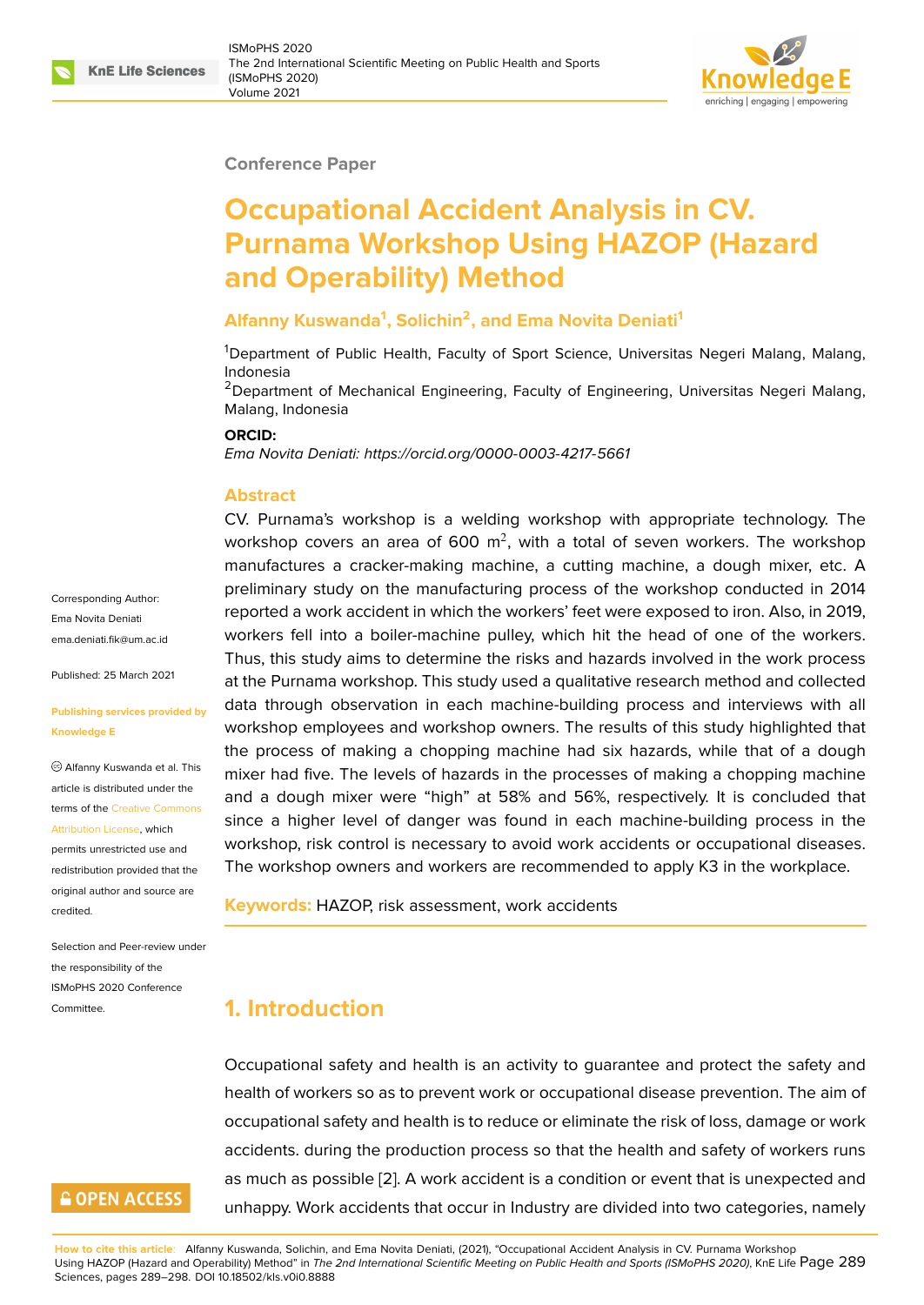[1] industrial accidents, namely uncontrollable accidents that occur in the workplace; [2] Accidents on the way to work-related accidents that occur outside the workplace [6]. In 2017, there were 2.78 occupational accidents and occupational diseases in the world [[1](#page-7-1)1]. Meanwhile, in Indonesia, that in 2017 the number of work accidents reported w[as](#page-7-0) 173,015 cases [7], work accidents in East Java according to 2017 the number of [w](#page-8-0)ork accidents reported were 21,631 cases. Accident work caused by one's knowledge of [wo](#page-8-1)rk safety, one's practice of working with safe actions [8]. Work accidents must be able to guarantee ri[sk](#page-8-2)s so that work accidents can be stopped [1]. Human factor is the factor that most influences the incidence of work accidents [12].

Purnama's workshop is one of the lathe welding [ma](#page-8-3)chine workshops in Malang. This workshop operates to make efficient technology m[ac](#page-7-1)hines. Purnama workshop is located on Jalan Raya Ki Ageng Gribig, No. 260, L[esa](#page-8-4)npuro, Kec. Kedungkandang, Malang City, East Java, with a building area of 600 m2 and was founded in 1995. There are eight [8] workers at the Purnama Workshop. Some of the machines produced by Bengkel Purnama are kneading machines, cracker making machines, chopping machines, and other industrial machines. The machines that have been produced will be sold and shi[pp](#page-8-3)ed to various parts of the Indonesian archipelago, namely in Java, Kalimantan, Sulawesi, Sumatra and Papua.

Based on the results of research conducted by researchers, several dangers were found, namely the tools used when making machines were scattered, this was because there was no cupboard to store unused tools besides the awareness of workers to tidy up the tools that had been use, this obedience is not resolved immediately, so workers can trip over and fall due to work tools scattered on the floor. The next danger is that there is a rotating engine [fan] that is not given approval by the wind so that no cover is immediately given to the rotating fan blade so that it can cause worker hazards if you touch the propeller, so the advice given is to cover the propeller the fan. The next danger is that workers do not use PPE, a recommendation that can provide PPE to workers and explain to workers the importance of using PPE in the work environment. The last resort made for harm is the use of PPE [14].

In addition, the dangers that can be found during welding are workers who are exposed to ultraviolet and infrared impacts, immediately welding workers are inhaled, electrocuted, burnt to the body of the worker [exp[ose](#page-8-5)d to welding sparks], hands that are exposed to hot metal, and hands are pinched [13]. The gases produced in the welding process are carbon monoxide [CO], carbon dioxide [CO2], ozone [CO3], and nitrogen dioxide [NO2] gas [20]. The next danger is that there is no worktable which can cause MSDS to be done repeatedly, with the wrong w[ay](#page-8-6) of working, such as squatting, and so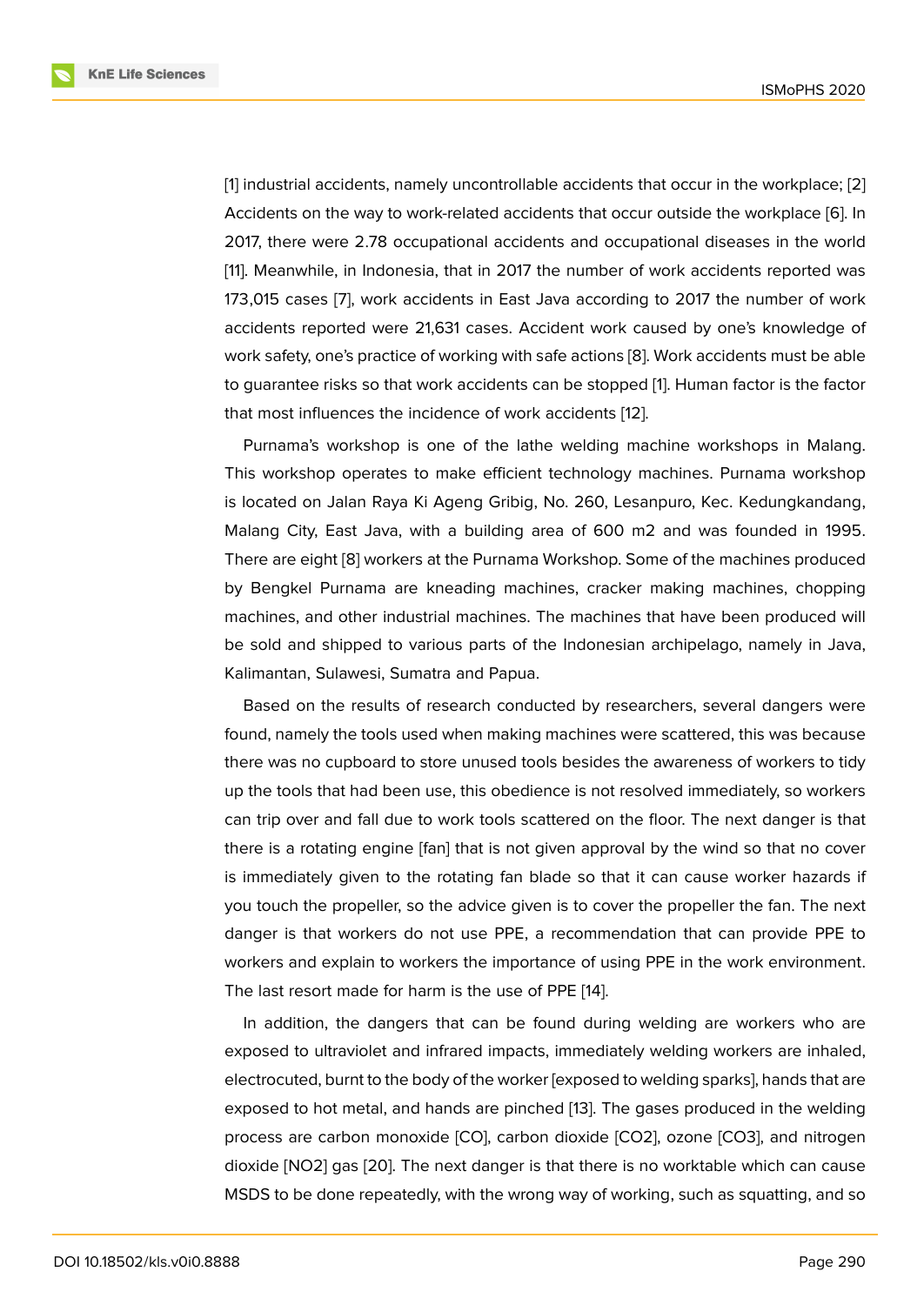on [15]. Based on other research, the manufacturing of the packaging industry yielded 38% of the hazards associated with equipment and 5% related to the environment and personnel. In addition, great dangers occur to the extruding and rotating machinery of t[he](#page-8-7) packaging industry. These hazards can be prevented by providing training to employees [19].

Work accidents that occur in the workshop are that workers are often exposed to iron bram splashes during the turning and milling process, besides that in 2014 there was a work [ac](#page-9-0)cident, namely the worker's feet were torn due to exposure to iron while making one of the machines, and in 2019 there was an accident work namely workers falling pulleys to lift boiler tubes, and my workers

# **2. Material and Method**

This type of research is descriptive observational with the HAZOP method. The type of data used in this research is qualitative data. Descriptive research is a study that is used to determine a phenomenon that exists in society by describing or by way of [16]. Qualitative research is research conducted to determine phenomena in social life which is carried out naturally by prioritizing the process of communication interaction between researchers and events that are studied in depth [10]. In this study, researchers [con](#page-8-8)ducted research using primary data, primary data is data obtained directly by researchers [21]. Primary data in this study were obtained by means of interviews and observations. The results of the observations obtained are [rec](#page-8-9)orded on the observation sheet, then transcribed on the HAZOP worksheet, then assess the risk by looking at the consequ[enc](#page-9-1)e table and likelihood table to determine the level of likelihood and severity. Then do the analysis by multiplying the likelihood risk value and severity, then the multiplication results obtained can be seen in the risk matrix to see and find out the level of risk and danger in the activities carried out by workers. The results of the interviews were used to strengthen the observation data. Data collection in this study was carried out by interview and observation. Interviews in this study aimed to obtain information about the application of occupational health and safety in the research site. Respondents of this interview were workshop owners and workers in the workshop. The tools used at the time of the interview were interview sheets and a recording device. While the observation tools in this study used observation sheets, and documents [photos] which were taken directly by the researcher. After conducting the interview, the next stage is filling in the HAZOP worksheet by entering the results of the interview findings and observations in the HAZOP worksheet, after which the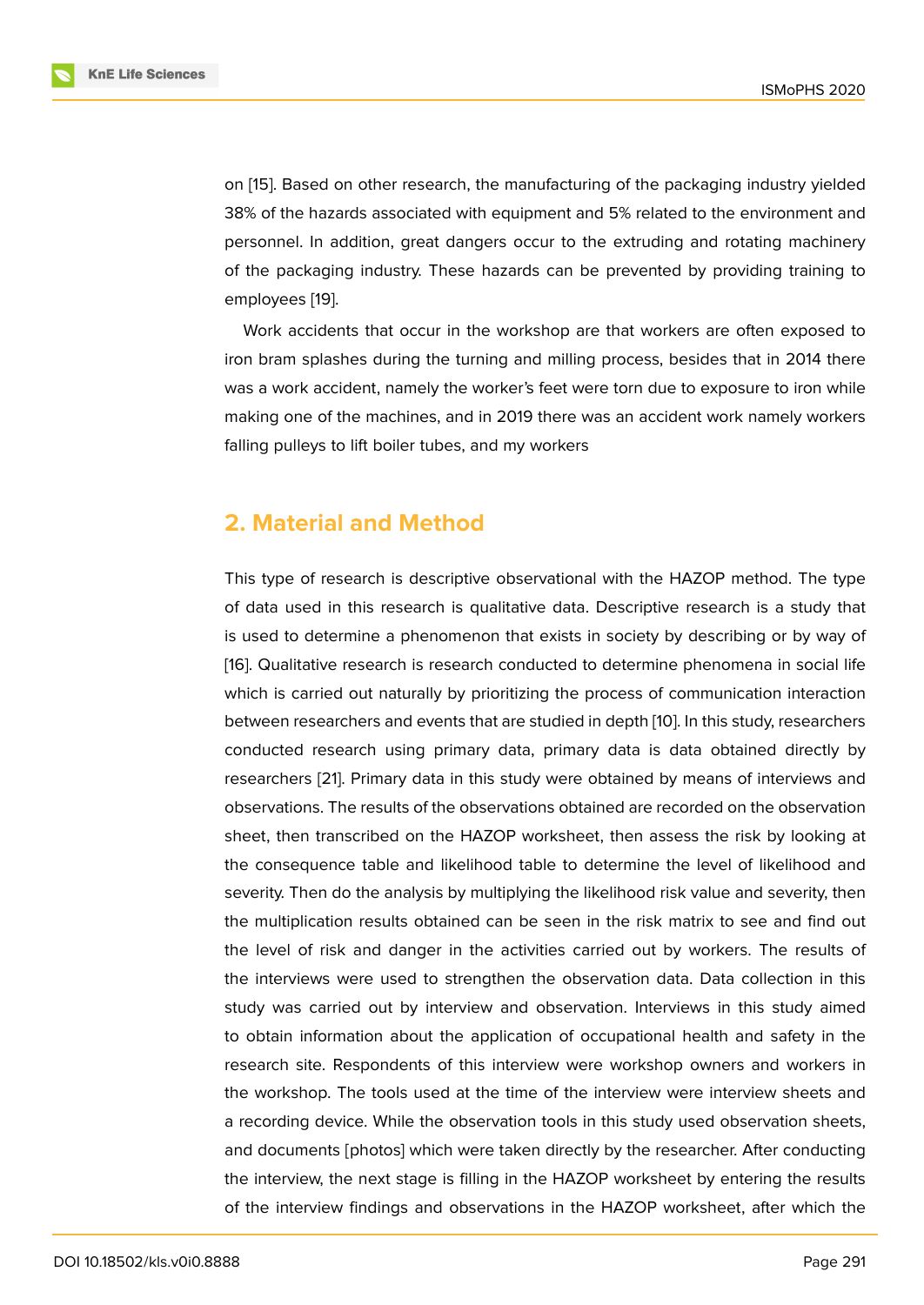

likelihood and severity level analysis is carried out by looking at the likelihood table and consequence table. After that an analysis is carried out by categorizing or giving a score for each severity and possibility of the hazard occurring, after that to find out whether the hazard has a risk of "E" [category of very high risk or extreme risk], "H" [category of low risk or high risk], "M" [moderate risk category], "L" [low risk category or low risk]. This value is obtained by multiplying the severity and likelihood [severity x probability].

# **3. Results**

## **3.1. Chopping machine**

The chopping machine is one of the production machines made by Bengkel Purnama, in making a chopping machine several processes are carried out, namely:

- 1. Frame making
- 2. Making a chopping place
- 3. Installation of transmission
- 4. Disc making knife
- 5. Combining components

The following is the result of the level of risk assessment for each hazard in the manufacture of chopping machines.



Chopping Machine

**Figure** 1: Risk diagram for making chopping machines. (Source: Author's own work.)

In the manufacture of chopping machines the percentage of hazards obtained is 21% moderate risk, 21% low risk, and 58% high risk.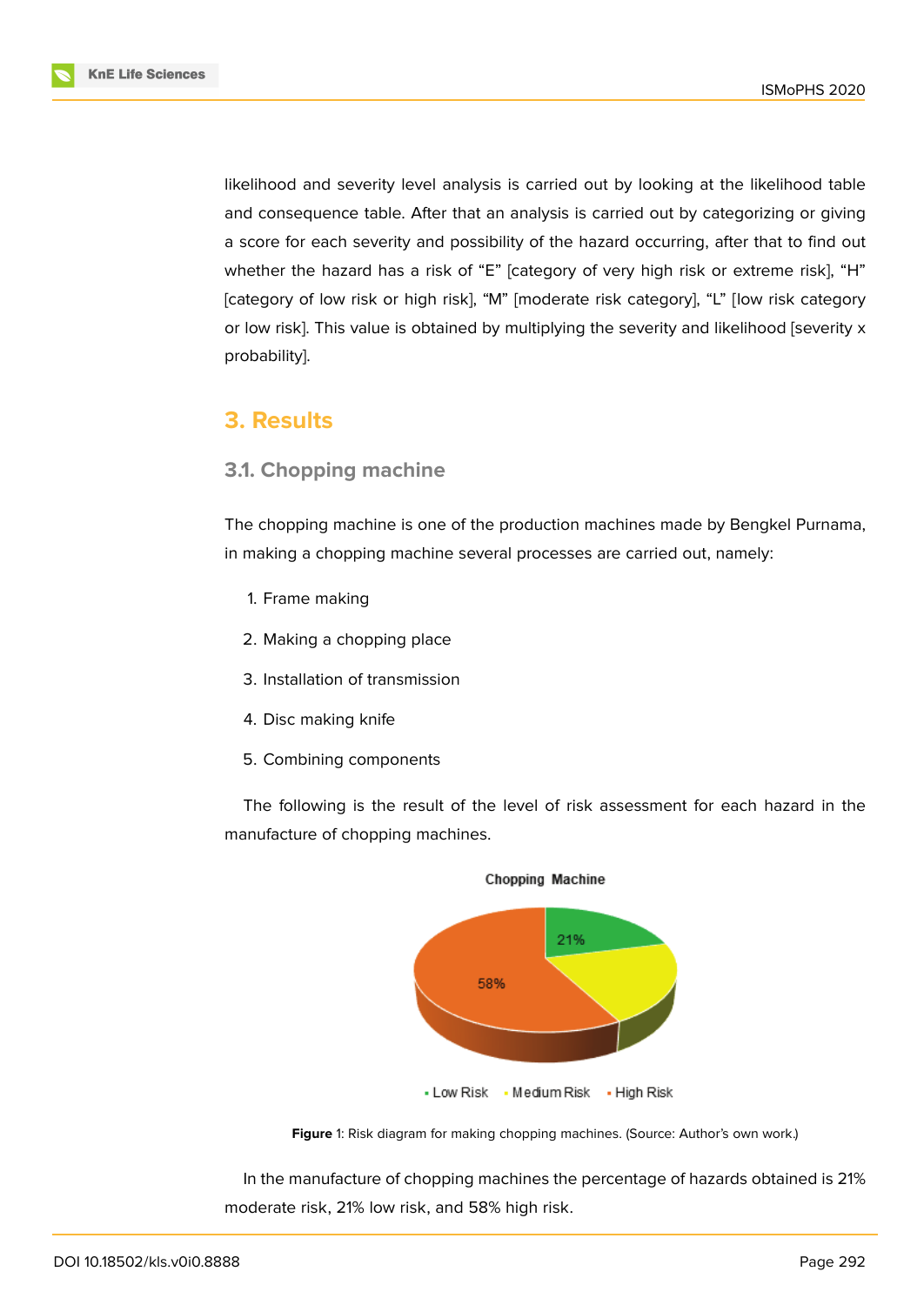

## **3.2. Dough mixer machine**

Apart from chopping machines there are also several machines produced at the Purnama Workshop, one of which is the dough mixer machine.

- 1. Frame making
- 2. Dough tube making
- 3. Transmission installation
- 4. Mixing shaft manufacture
- 5. Joining of component

The following is the result of the level of risk assessment for each hazard in the manufacture of chopping machines.



Dough Mixer Machine

**Figure** 2: Risk diagram for making dough mixer machine. (Source: Author's own work)

In the manufacture of chopping machines the percentage of hazards obtained is 22% moderate risk, 22% low risk, and 56% high risk.

# **4. Discussion**

From the results of observations made at the Purnama Workshop, the following are the results and discussion of the research that has been carried out.

## **4.1. Chopping machine**

The chopping machine is one of the production machines made by Bengkel Purnama, in making a chopping machine several processes are carried out, namely: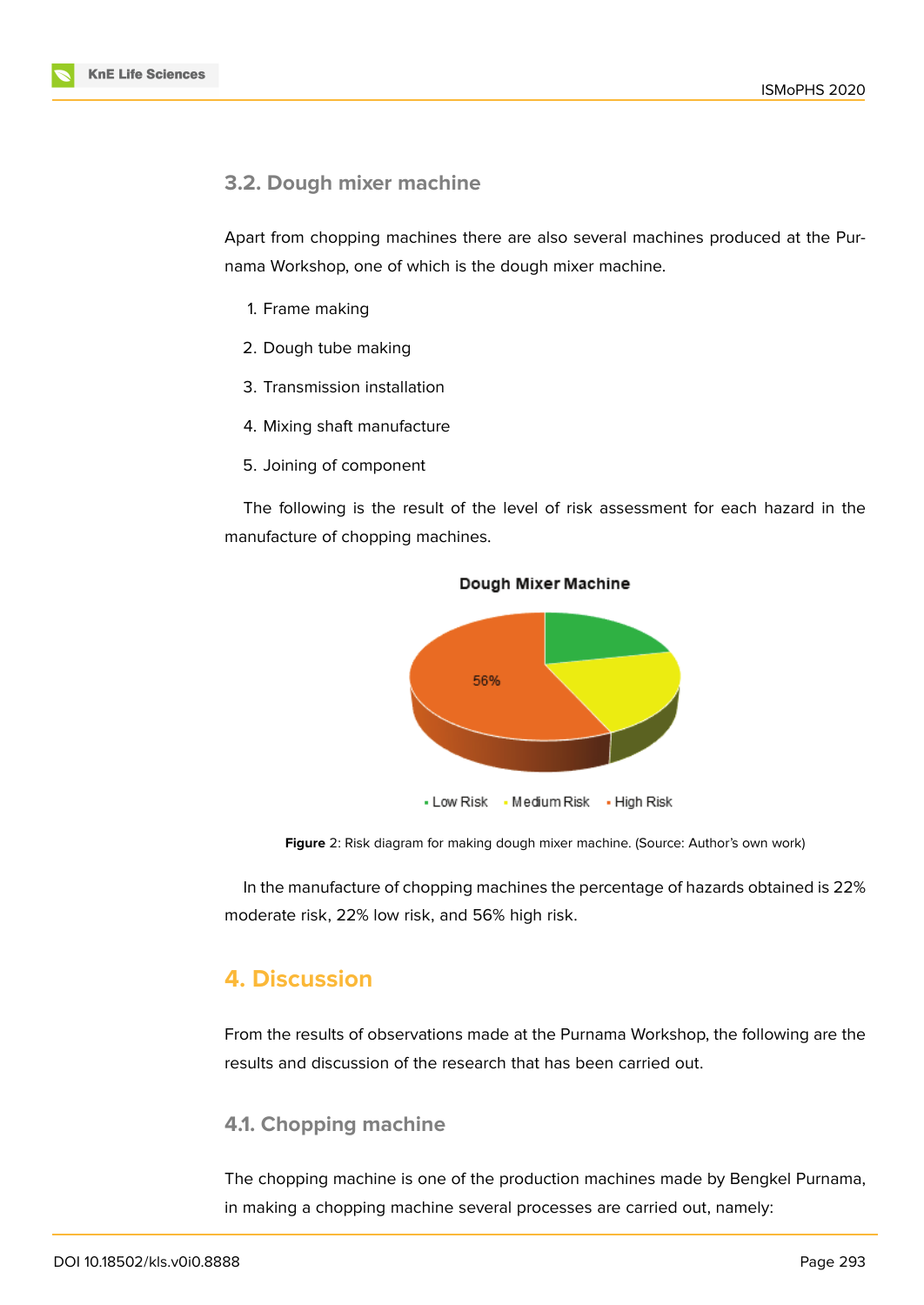a. Making a body or frame

The initial stage carried out in making a chopping machine is by making a body or machine frame, in making a frame or body of a chopping machine, which is cutting parts or parts of iron [long iron] using a welding machine.

b. Making a chopping place

After the frame or machine body has been completed, the next step is to make a chopping place on the chopper machine, in making the chopping place there are several steps that must be done, namely cutting the plate iron according to the specified size

c. Installation and manufacture of transmissions

The transmission is a system of transferring engine power to the differential after heading to the differential then heading to the shaft so that the pulley can rotate or work and the engine can work according to its function [3].

d. Making a knife disc

The next step in making the chopping machine at the [P](#page-7-2)urnama Workshop is making a knife disc. The disc of the knife serves to cut the ingredients that are chopped.

e. Painting

At this stage, what is done is painting every component of the machine.

f. Combination of components

After painting, the next step is to combine each of the engine components.

g. Machine storage

Here is the final stage, namely storing the engine that has been made.

Some of the hazards found when making chopping machines are as follows: 1) the position of the worker is not ergonomic; 2) workers do not use PPE; 3) the fan is not covered; 4) workers smoke during the welding process; 5) the material tools scatter; and 6) workers are exposed to bram from turning and milling.

The following is a control for each hazard that has been found, namely as follows:

1. The position of workers is not ergonomic, the workshop provides a worktable during the welding and grinding process, and conducts stretching training for workers so that workers do not experience back pain.

2. Workers do not use PPE, the workshop is obliged to provide PPE to workers, and provide socialization about the importance of PPE.

3. The fan has no cover; the workshop must provide a cover on the fan so that it is not dangerous and can cause work accidents.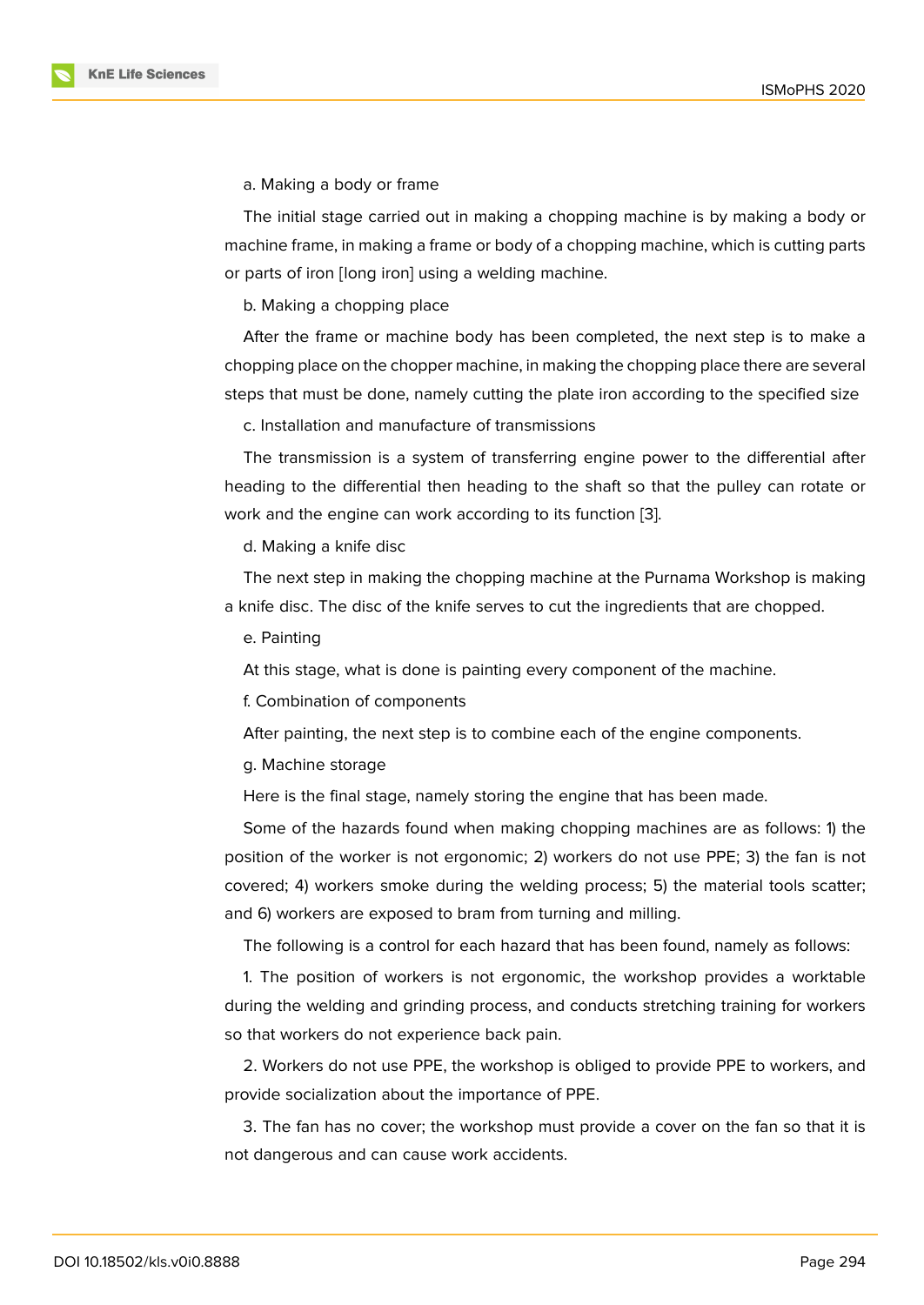

4. Workers smoke, give pearutan prohibited smoking, and give sanctions if they find workers who smoke.

5. Material tools scattered, providing a cupboard for storing unused material tools

6. Workers are exposed to bram when turning and milling, making regulations, namely cleaning lathes and milling machines when they are used, and workers wearing long sleeves [not loose] so they can protect their hands.

## **4.2. Dough mixer machine**

Apart from chopping machines there are also several machines produced at the

Purnama Workshop, one of which is the dough mixer machine. In making the dough mixer machine, there are several steps that are carried out, namely as follows:

- a. Making the body or frame of the kneading machine
- b. Making dough tubes
- c. Installation and manufacture of transmissions
- d. Make a mixing shaft
- e. Painting
- f. Combination of components
- g. Machine storage.

Here are some of the dangers found during the process of making a dough mixer:

- 1. The position of the worker is not ergonomic
- 2. Workers do not use PPE
- 3. The fan is not covered
- 4. The material tools scatter
- 5. Workers are exposed to bram from turning and milling

The following is a hazard control that can be done, namely as follows:

1. The position of workers is not ergonomic, the workshop provides a worktable during the welding and grinding process, and conducts stretching training for workers so that workers do not experience back pain.

2. Workers do not use PPE, the workshop is obliged to provide PPE to workers, and provide socialization about the importance of PPE.

3. The fan has no cover; the workshop must provide a cover on the fan so that it is not dangerous and can cause work accidents.

4. Material tools scattered, providing a cupboard for storing unused material tools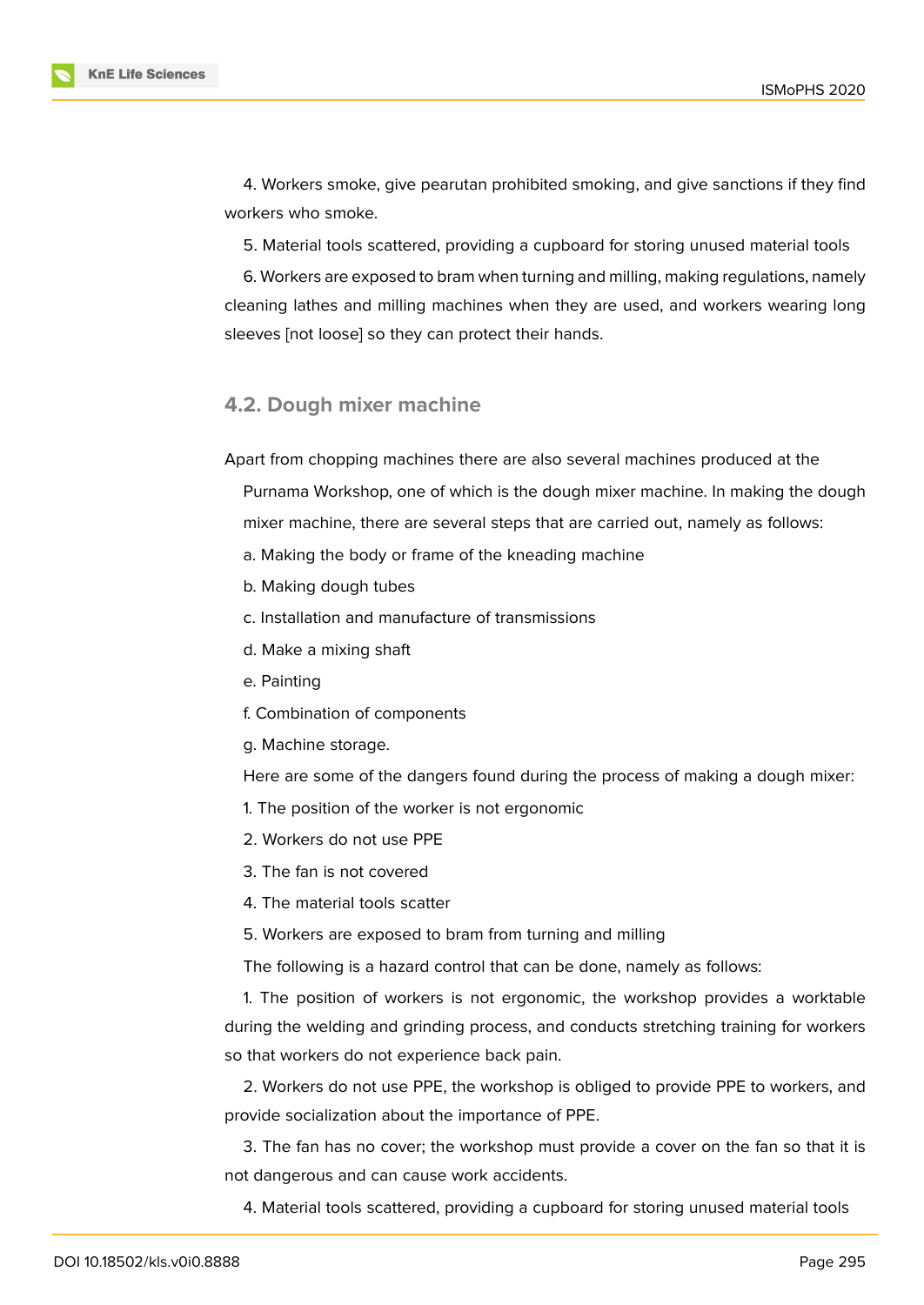

5. Workers are exposed to bram when turning and milling, making regulations, namely cleaning lathes and milling machines when they are used, and workers wearing long sleeves [not loose] so they can protect their hands.

# **5. Conclusion**

Based on the calculation of the hazard risk in each machine manufacture, the following is the level of hazard risk in the chopping machine, namely the "high" risk in the chopping machine manufacturing process is 58%, the "medium" hazard risk is 21%, and the "low" hazard risk is 21%. So it can be stated that the hazard risk in the chopping machine maker has a "high" hazard risk with a value of 58%. Meanwhile, for the level of risk in the manufacture of a dough mixer machine, the risk of "high" hazard is 56%, the risk of "moderate" hazard is 22%, and the "low" risk is 22%. Based on the explanation above, it can be said that the risk of danger when making a dough mixer is a "high" risk with a value of 56%. So it can be said that the high level of risk in each of the existing machine building workshops.

# **Acknowledgement**

None

# **Conflict of Interest**

The authors declare that there is no conflict of interest.

# **References**

- <span id="page-7-1"></span>[1] Aditya, S. (2018). *Risiko K3 menggunakan pendekatan JSA dan HIRARC guna meminimalisir potensi HAZARD (Studi Kasus: PT. Alam Lestari Unggul)*. Yogyakarta: Universitas Islam Indonesia.
- <span id="page-7-0"></span>[2] Ahn, J. (2016). Fuzzy-based HAZOP Study for Process Industry. *Journal of Hazardous Materials*., vol. 317, issue 1, pp. 303–1.
- <span id="page-7-2"></span>[3] Angel, A. S., Luna, A. C. A. and Lemes, E. M. B. (2018). Risk Analysis: A Generalized Hazop Methodology State-Of-The-Art, Applications, and Perspective in the Process Industry. *Vigilância Sanitária em Debate*, vol. 6, issue 2, pp. 106-21.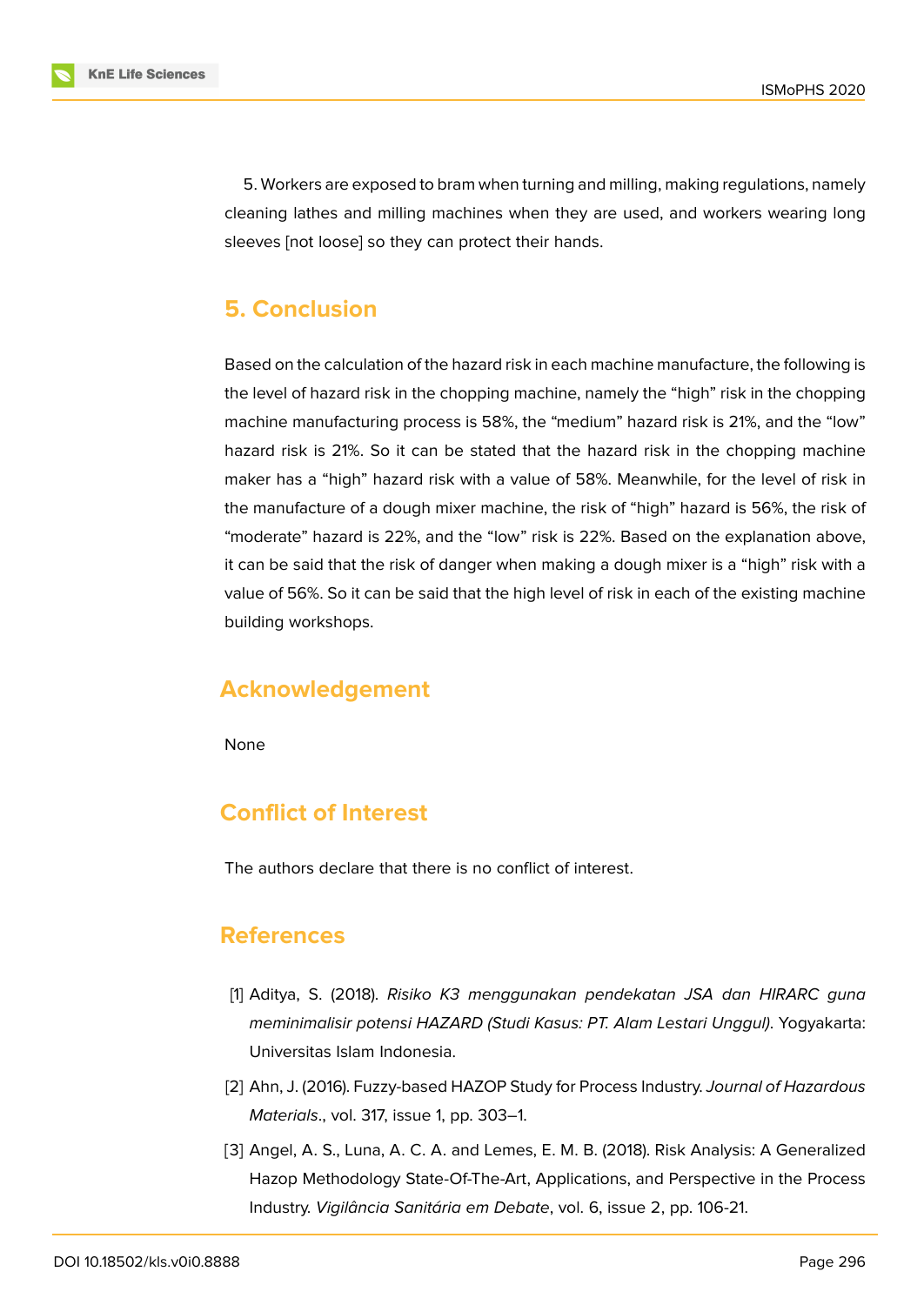

- [4] Brian, H. (2014). Identifikasi Penilaian Aktivitas Pengelasan Pada Bengkel Umum Unit 1-4 Dengan Pendekatan Job Safety Analysis di PT. Power UBP Surabaya. *Jurnal Teknik Industri Untirta*, vol. 2, issue 2, pp. 59-65.
- [5] Fu, L. Z., Wang, J. and Shi, M. (2018). Analysis of an Explosion Accident at Dangyang Power Plant in Hubei, China: Causes and Lessons Learned. *Safety Science*, vol. 102, issue 1, pp. 134–43.
- <span id="page-8-0"></span>[6] Handoko, L (2016). *Implementasi Metode Hazop dalam Proses Identifikasi Bahaya dan Analisis Risiko pada High Pressure Heater [HPH] Di PT. PJB Unit Pembangkit 4 Gresik.* Surabaya: Institut Teknologi Sepuluh Nopember.
- <span id="page-8-2"></span>[7] Haris H (2012). *Metodologi Penelitian kualitatif untuk Ilmu Psikologi*. Jakarta, Indonesia: Salemba Humanika.
- <span id="page-8-3"></span>[8] Inna, NB. (2015). *Hubungan Antara Kepatuhan Penggunaan APD Dengan Kejadian Kecelakaan Kerja Pada Pekerja Bangunan PT. Adhi Karya Tbk Proyek Rumah Sakit Telogorejo Semarang*. Semarang: Universitas Negeri Semarang.
- [9] International Labor Organization. (2017). *Meningkatkan Keselamatan dan Kesehatan Pekerja Muda.* Jakarta: International Labor Organization.
- <span id="page-8-9"></span>[10] Irani, M (2019). Analisis Risiko Kecelakaan Kerja pada Stasiun Klarifikasi dengan Metode Analytic Hierarchy Process [AHP] PT Mopoli Raya. *Jurnal Ergonomi dan K3*, vol. 4, issue 2, pp. 33–8.
- <span id="page-8-1"></span>[11] Ishtiaque, S. (2019). Hazard and Operability Analysis [HAZOP] of a Plastic Manufacturing Plant at Karachi, Pakistan. *Journal of Applied and Emerging Sciences*, vol. 9, issue 1, pp. 1-7.
- <span id="page-8-4"></span>[12] Joandika, A. (2016). *Rancang Bangun Alat Pembelajaran Transmisi Manual 4 Kecepatan*. Palembang: Politeknik Negeri Sriwijaya.
- <span id="page-8-6"></span>[13] Ketenagakerjaan, B. P. J. S. (2019). *Angka Kecelakaan Kerja Cenderung Meningkat. BPJS Ketenagakerjaan Bayar Santunan Rp1,2 Triliun.* Jakarta: BPJS Ketenagakerjaan.
- <span id="page-8-5"></span>[14] Kotek, L (2012). HAZOP Study with Qualitative Risk Analysis for Prioritization of Corrective and Preventive Actions. *Procedia Engineering*, vol. 42, issue 4, pp. 808- 15.
- <span id="page-8-7"></span>[15] Martiningsih, A (2015). *Higiene Perusahaan dan Kesehatan Kerja*. Malang: Aditya Media Publishing.
- <span id="page-8-8"></span>[16] Notoatmodjo, S (2012). *Metodologi Penelitian Kesehatan*. Jakarta: Rineka Cipta.
- [17] Kemnaker, R.I. (2015). *Peraturan Menteri Ketenagakerjaan Nomor 12 Tahun 2015 tentang Kesehatan dan Keselamatan Kerja Listrik di Tempat Kerja*. Jakarta: Kementerian Ketenagakerjaan.